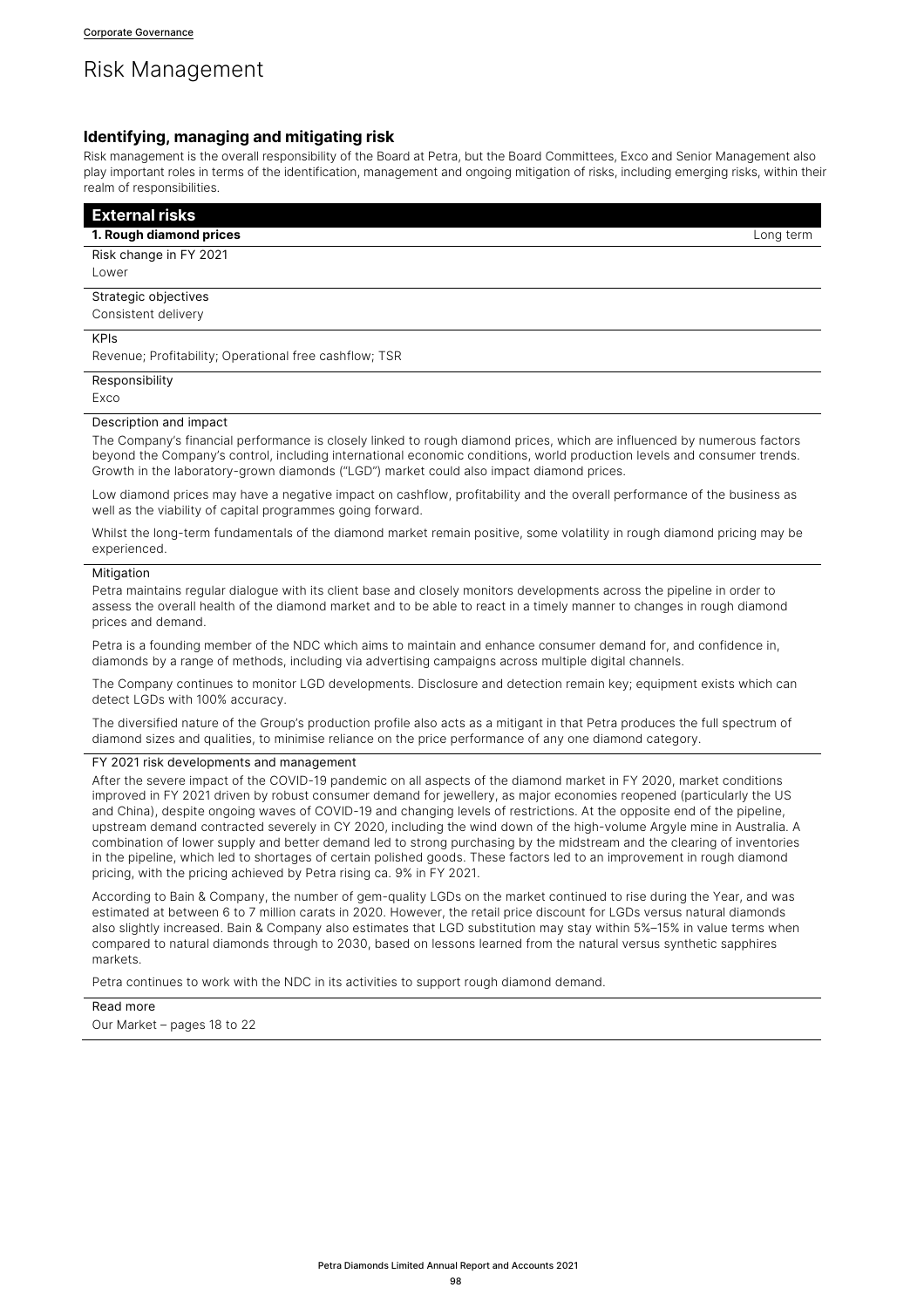# **External risks continued**

# **2. Currency** Long term

Risk change in FY 2021 No change

# Strategic objectives

Consistent delivery; Drive optimisation

# KPIs

Revenue; Profitability; Operational free cashflow; TSR

# Responsibility

Exco

# Description and impact

Currency fluctuations may have a significant impact on the Group's performance.

With Petra's operations mainly in South Africa, but diamond sales based in US Dollars, the volatility and movement in the Rand can have a significant impact on the Group.

# **Mitigation**

The Group continually monitors the movement of the Rand against the US Dollar and takes expert advice from its bankers in this regard. It is the Group's policy to hedge a portion of future diamond sales when weakness in the Rand indicates it is appropriate. Such contracts are generally short term in nature.

The Company looks to actively manage its exposure to the ZAR/USD rate in order to safeguard Group cashflow against a volatile currency outlook.

#### FY 2021 risk developments and management

The ZAR/USD exchange rate saw significant volatility in FY 2021, with the Rand averaging ZAR15.41/USD1 for the 12-month period to 30 June 2021 and closing the Year at ZAR14.27/USD1, compared to ZAR17.32/USD1 on 30 June 2020, amidst weak national economic fundamentals and continued global uncertainties compounded by the COVID-19 pandemic.

To mitigate volatility, the Company continued with its approach to focus on short-dated hedge positions. Management was mandated by the Board to cover up to 50% of expected FY 2021 USD sales proceeds during the Year.

Read more

Financial Review – pages 28 to 33

Note 9 to the Financial Statements

#### **3. Country and political** Long term

Risk change in FY 2021

No change

# Strategic objectives

Work responsibly; Consistent delivery

#### KPIs

Profitability; Operational free cashflow; TSR

# Responsibility

Exco; HSE Committee; SED Committee

## Description and impact

Petra's mining operations are located in South Africa and Tanzania. Emerging market economies are generally subject to greater risks, including legal, regulatory, tax, economic and political risks, and these risks are potentially subject to rapid change.

#### Mitigation

The Petra team is highly experienced at operating in Africa. Petra routinely monitors political, regulatory and legal developments in its countries of operation at both regional and local level.

# FY 2021 risk developments and management

The risk of political instability remains in South Africa, exacerbated by upcoming local elections in November 2021. Civil unrest was experienced post Year end due to issues relating to certain service delivery systems in the South African provinces where Petra operates, plus a steep rise in the cost of living. Regulatory uncertainty has reduced in South Africa due to the publication of the 2018 Mining Charter, although certain aspects of the new Mining Charter were subject to judicial review. The High Court of South Africa recently handed down its judgement on this judicial review, finding in favour of the Minerals Council SA. It is yet to be seen whether the DMRE will appeal this judgement.

Petra is in ongoing dialogue with the GoT and local advisers on various issues, including in relation to legislative developments, overdue VAT receivables and the blocked parcel of diamonds from Williamson. However, this engagement has been impacted by the COVID-19 pandemic, as well as the death of the former Tanzanian President John Magufuli in March 2021.

Read more N/A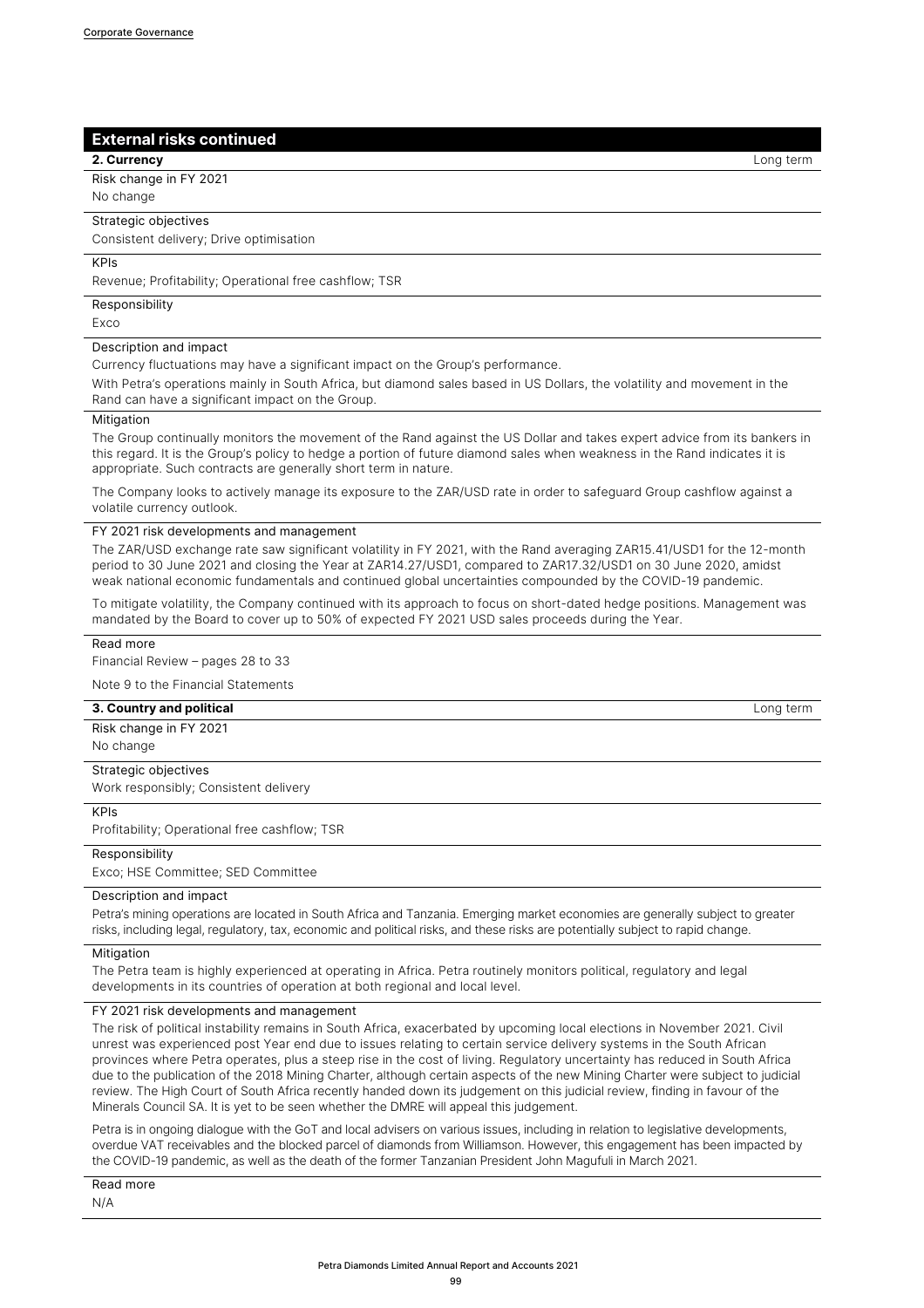# Risk Management continued

# **Identifying, managing and mitigating risk continued**

# **External risks continued**

**4. COVID-19 pandemic (operational impact)** Short to medium term

Risk change in FY 2021

No change

# Strategic objectives

Work responsibly; Consistent delivery

# KPIs

Production; Revenue; Profitability; Operational free cashflow

#### Responsibility

Exco; HSE Committee; SED Committee

#### Description and impact

The COVID-19 pandemic continued throughout FY 2021 and up to the date of this report. While the majority of those who contract it may be asymptomatic or may only experience mild symptoms, a number of people (especially those with comorbidities) may become seriously ill or the disease may prove fatal. Most countries around the world have a strategy to implement or ease restrictions on social interaction in order to control the spread of the disease, based on the levels of infections experienced at that point in time. The mass roll-out of vaccinations is now playing an important role in reducing the rate of serious illness and fatalities caused by the disease which in turn is helping countries around the world to reduce their COVID-19 restrictions.

## Mitigation

Petra implemented comprehensive systems and strategies to help prevent and/or contain the spread of the virus at our operations in South Africa and Tanzania. Areas of focus included awareness and training, wearing of PPE, regular sanitising, maintaining social distance, identification of those employees with underlying health conditions who may be at greater risk, employee transportation and screening, testing and the handling of suspected positive cases identified. Petra is supporting the Governments of South Africa and Tanzania by installing vaccination stations and campaigns at each operation and running various employee engagement campaigns to encourage their uptake.

Petra's mitigation activity extends beyond its workforce to help support its local communities in a number of ways. Petra has also adopted a flexible sales approach in order to bring its goods to market at the optimal time and location based on prevailing market conditions.

# FY 2021 risk developments and management

The comprehensive systems and strategies put in place by Petra are helping to mitigate the spread of the virus. A significant challenge to maintaining production rates is managing employees physically in the workplace while complying with the measures vital to the effective implementation of the Mandatory Codes of Practice in place at each South African operation. Petra therefore took the decision, following extensive consultation with organised labour, to move to Contops at the Finsch mine and a similar Contops-like configuration at the Cullinan mine in order to maximise the number of shifts available and thereby optimise production levels while the COVID-19 pandemic remains a significant business threat. This was achieved during August 2020 but during September and October 2020 production at the Finsch mine was impacted by the arrangements to maintain Contops coming to an end. In late October 2020, agreement was reached with organised labour to reinstate Contops for the remainder of FY 2021. The ability to maintain Contops could be impacted by potentially rising numbers of COVID-19 infections or the need to quarantine healthy employees, a potential further wave of COVID-19, which could see South Africa revert to stricter lockdown measures, and the continued acceptance of organised labour to the revised shift configurations.

Petra maintained its flexible sales approach during the Year in order to maximise client attendance at its sales. The Company therefore continued to hold rough diamond tenders for the South African goods in Antwerp (having fulfilled its regulatory obligation to offer a portion of goods for sale to the State Diamond Trader and local beneficiation groups in South Africa), rather than in Johannesburg, where travel restrictions have severely limited participation by international diamond buyers. Petra will continue to review this approach and reinstate sales in South Africa when conditions are right.

As at 30 September 2021, the Company was screening 4,251 individuals a day and a total of 2,261 possible cases were referred to medical practitioners to be tested. To date, the total number of employees confirmed COVID-19 positive at the South African operations is 766; of these, so far 748 have recovered in full, six cases are still active and 12 have sadly lost their lives. There have been two confirmed positive cases of COVID-19 at the Williamson mine in Tanzania to date, however COVID-19 statistics in Tanzania are not as reliable as in South Africa. Very sadly, both employees passed away. This brings the total number of those who have tragically lost their lives to COVID-19 or related complications to 14.

Up to the date of this report, there have been no negative impacts on the Company's supply chain, with all of Petra's suppliers delivering in line with their commitments.

Read more Operational Review – pages 34 to 39 Employee health and wellness – page 48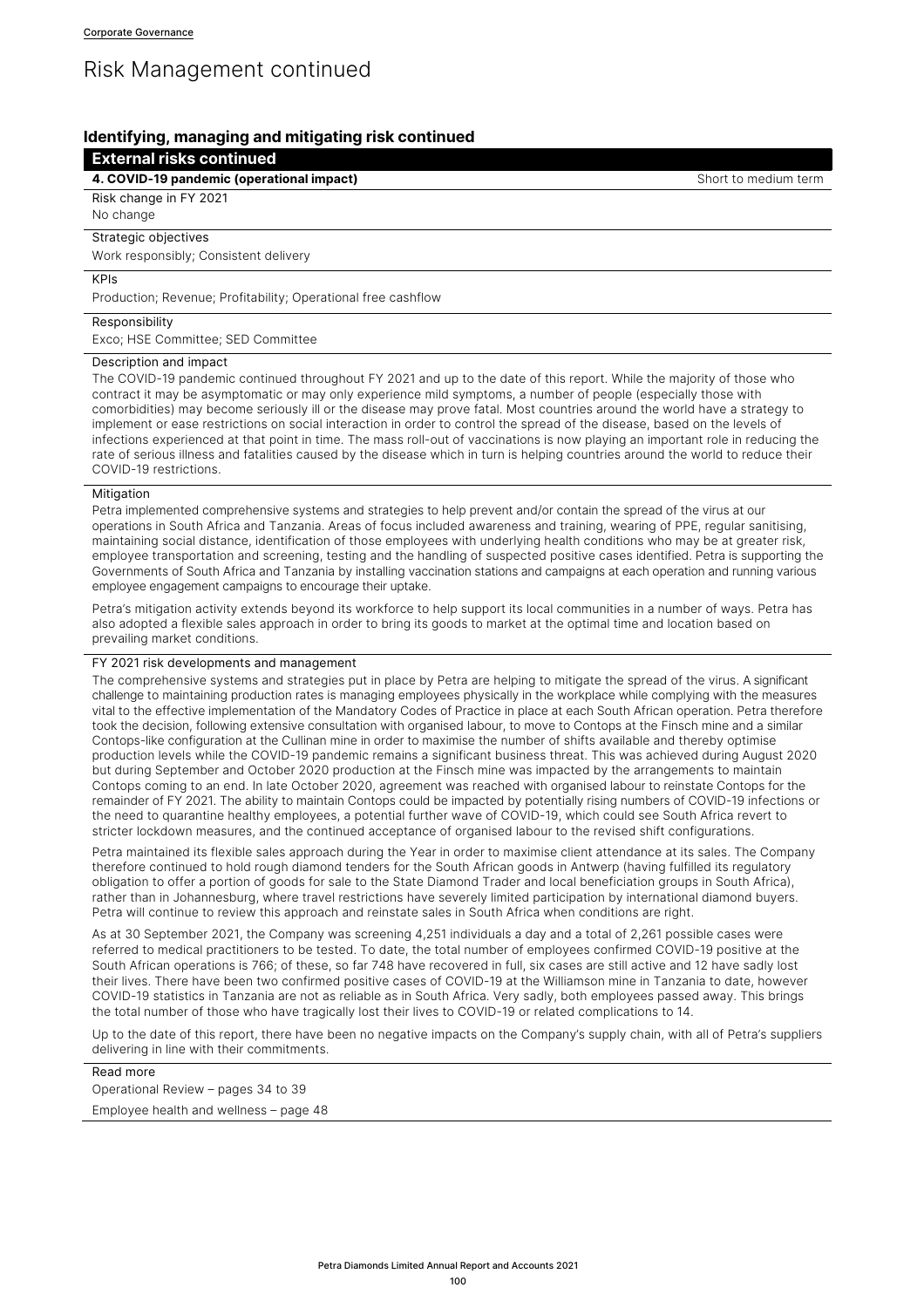# **Operational risks**

**5. Mining and production Long term 1. All of the state of the state of the state of the state of the state of the state of the state of the state of the state of the state of the state of the state of the state of the** 

Risk change in FY 2021

**Higher** 

# Strategic objectives

Consistent delivery; Drive optimisation

# KPIs

Production; Revenue; Profitability; Operational free cashflow; TSR

#### Responsibility

Exco, Investment Committee

# Description and impact

The mining of diamonds from kimberlite deposits involves an intrinsic degree of risk from various factors, including geological, geotechnical and seismic factors, industrial and mechanical accidents, unscheduled plant shutdowns, technical failures, ground or water conditions, access to energy and inclement or hazardous weather conditions.

# **Mitigation**

Petra's work to extend the lives of its assets is classified as resource extension and brownfields exploration, meaning that the existing knowledge of the deposits, which have long histories of production, allows Management to eliminate some of the risk associated with developing a new diamond mine.

The Group's Management team is comprised of key personnel with a substantial and specialist knowledge of kimberlite mining and diamond recovery, and this skills base enables the Company to manage mining and production risks.

#### FY 2021 risk developments and management

Project 2022 has resulted in the implementation of various initiatives which have eliminated or mitigated the impact of bottlenecks in the production processes of the various mines. Cullinan benefitted from these throughput initiatives and delivered record throughput of 5.06 Mt and production of 1.94 Mcts. However, production at Finsch was impacted by unexpected levels of waste ingress during Q2 FY 2021, with subsequent mitigating measures reducing throughput during the second half of the Year. In addition, production at both Finsch and Koffiefontein was impacted by the high level of rainfall during the third quarter. Re-engineering projects were therefore initiated in July 2021 at Finsch and Koffiefontein to comprehensively review and improve the mines' cost bases and enhance operating efficiencies and margins.

With Williamson on care and maintenance (albeit preparations are currently underway to resume production in H1 FY 2022), low production levels at Koffiefontein and lower production at Finsch, the Group now has a greater dependency on production at Cullinan, which accounted for 60% of gross Group carat production and 62% of gross Group revenue in FY 2021 (including Williamson).

Petra is guiding for an increased level of Capex in FY 2022 of US\$78 to 92 million (including Williamson at US\$8 to 10 million), with the majority allocated to the CCIE project at Cullinan and the extension of the Finsch SLC. The Company's Investment Committee is responsible for reviewing and recommending significant Capex investments to the Board, as well as monitoring their progress.

Read more Operational Review – pages 34 to 39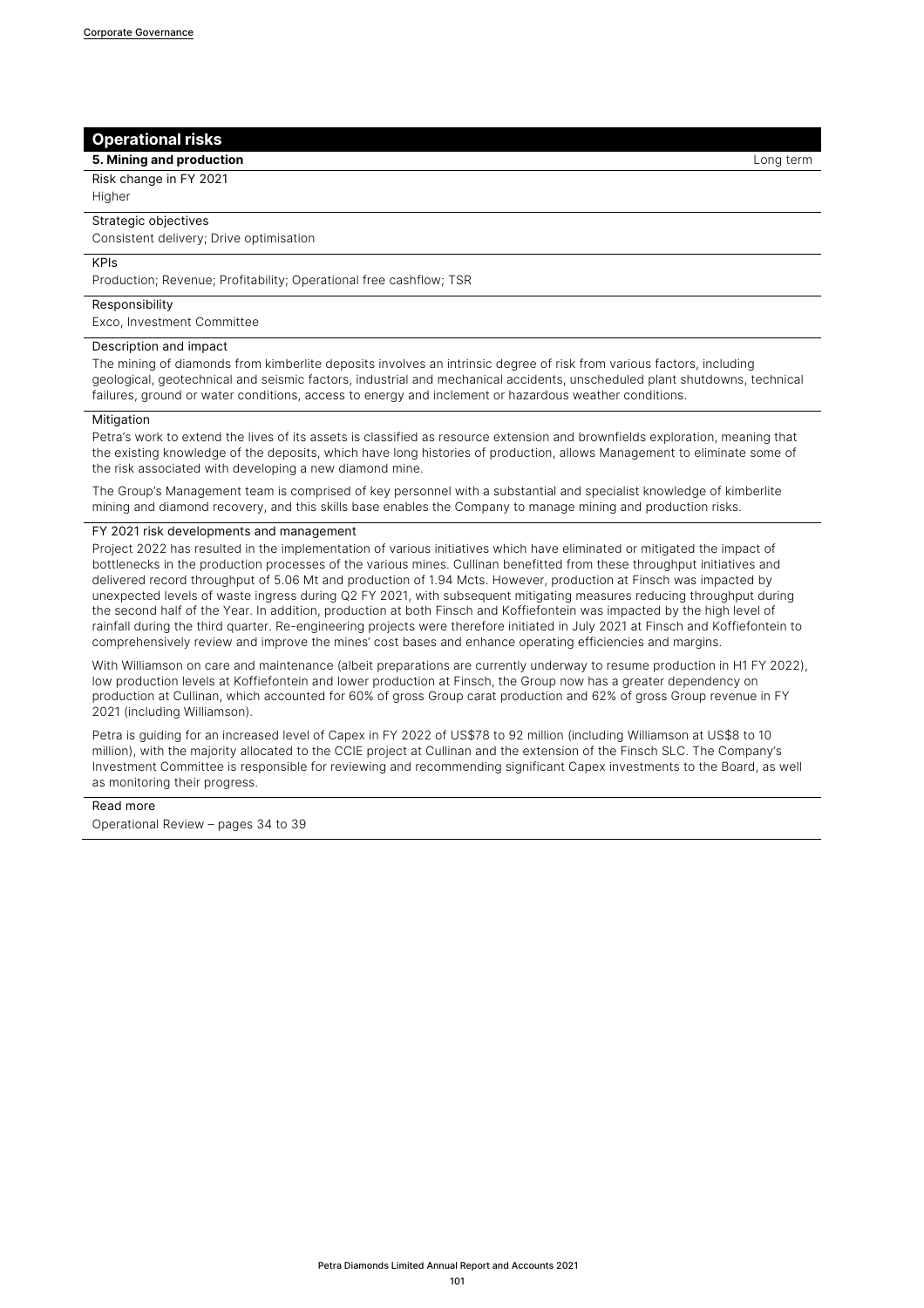# Risk Management continued

# **Identifying, managing and mitigating risk continued**

# **Operational risks continued**

**6. ROM grade and product mix volatility** Short **and Short term** Short term Short term

Risk change in FY 2021

# No change

Strategic objectives

Drive optimisation

# KPIs

Production; Revenue; Profitability; Operational free cashflow; TSR

# Responsibility

Exco

### Description and impact

With Petra's underground expansion projects mostly complete, the Company is now mining the majority of its ore from the newly created mining areas. The ramp-up of underground tonnages involves gaining access across a larger footprint of the orebody which is expected to deliver a greater consistency in grade and product mix.

Some level of variability in terms of ROM grade and product mix occurs depending on the mix of ore produced from the current mining areas at each operation and the level of dilution experienced from waste rock ingress. It can also be impacted by the inclusion of production from surface resources at some of the mines.

#### Mitigation

Petra's work to extend the lives of its assets is classified as resource extension and brownfields exploration, meaning that the existing knowledge of the deposits, which have long histories of production, allows Management to eliminate some of the risk associated with grade and product mix.

# FY 2021 risk developments and management

Cullinan ROM grades were generally in line and slightly above expectation, whilst both Finsch and Koffiefontein were below guidance. Finsch's production was impacted by unexpected waste ingress and the medium- to longer-term impact on the mine's LOM planning is being reviewed.

The mines recovered the full range of diamonds in FY 2021, with a higher recovery of Exceptional Stones at Cullinan.

# Read more

Operational Review – pages 34 to 39

Risk change in FY 2021

Lower

# Strategic objectives

Work responsibly; Consistent delivery; Drive optimisation

#### KPIs

Production; Staff turnover

#### **Responsibility**

Exco; SED Committee

#### Description and impact

The Group's production, and to a lesser extent its project development activities, is dependent on a stable and productive labour workforce. The mining labour relations environment in South Africa has been volatile over the years, but much less so specifically in the diamond sector, where there is a higher incidence of mechanisation and skilled workers.

#### Mitigation

Petra remains highly focused on managing labour relations and on maintaining open and effective communication channels with its employees and the appropriate trade union representatives at its operations, as well as local communities.

A key part of Petra's labour relations strategy is the IPDET, which is one of the Company's core BEE Partners and owns a 12% interest in each of the South African operations.

# FY 2021 risk developments and management

Stable labour relations were experienced throughout the Year.

Post Year end, the Company announced that it had reached agreement with NUM on a new three-year wage agreement for employees in the Paterson A and B Bands at the South African operations. The Company also concluded a three-year wage agreement for employees on the Paterson C-Lower Band with both NUM and UASA.

# Read more

Labour relations – page 51

**7. Labour relations** Short to medium term and the state of the state of the state of the state of the state of the state of the state of the state of the state of the state of the state of the state of the state of the st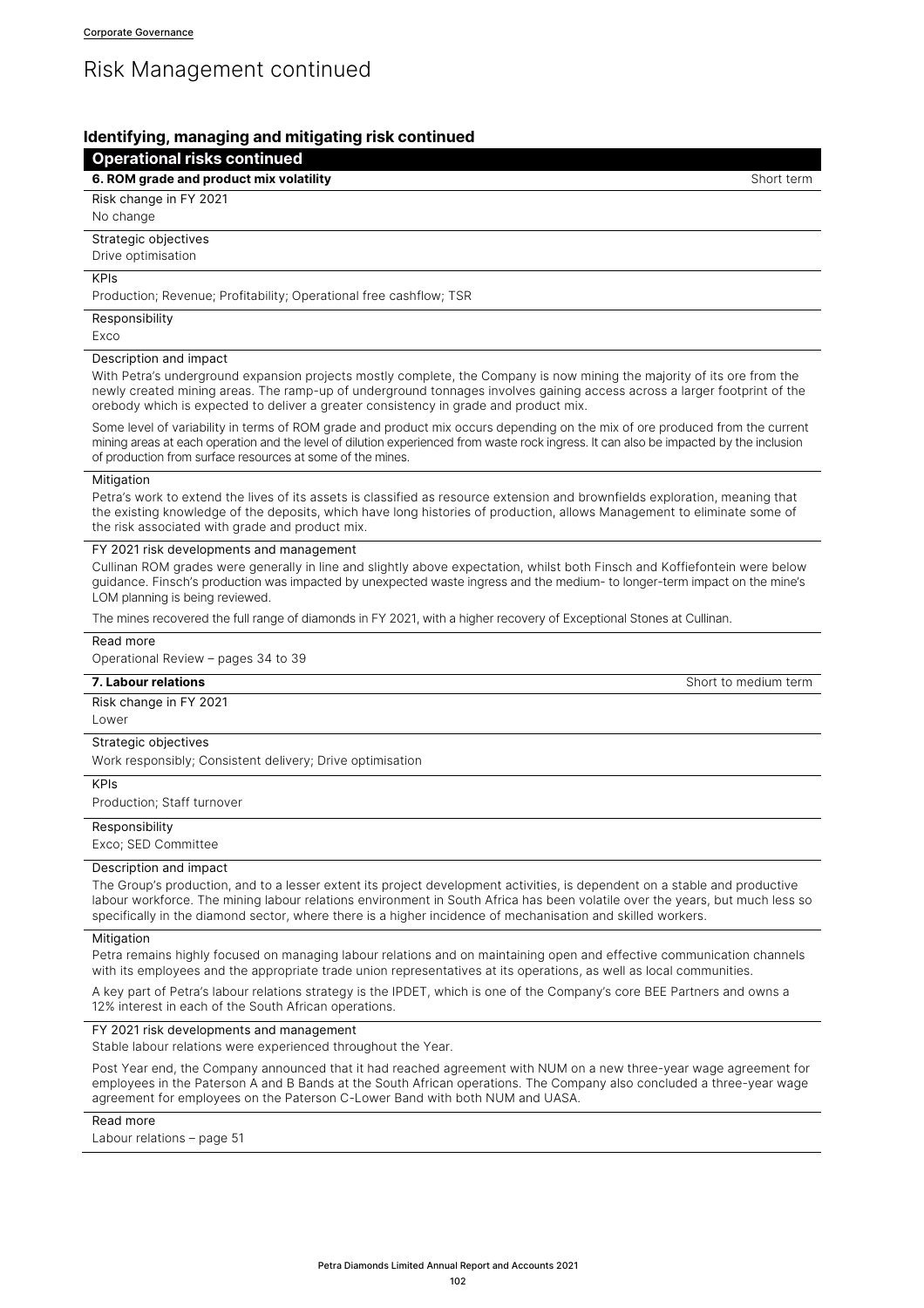# **Strategic risks**

Risk change in FY 2021 Lower

# Strategic objectives

Consistent delivery; Drive optimisation

#### KPIs

Production; Revenue; Profitability; Operational Capex

#### Responsibility

Exco, Investment Committee

#### Description and impact

Following a phase of significant capital investment funded by a combination of equity, operational cashflow and third-party debt, coupled with certain project and operational delays and business challenges in preceding years, Petra's debt level became higher than originally anticipated. One of the objectives behind the launch of Project 2022 was to address this and while excellent progress was made in terms of optimising throughput, the delivery of significant free cashflow was impacted by a weak diamond market in CY 2019, followed by the outbreak of the COVID-19 pandemic in 2020. Petra's Board subsequently launched a strategic review in order to evaluate an optimal long-term capital structure for the Group, which resulted in the Restructuring being completed in FY 2021. This has provided a more stable capital structure going forward.

Whilst Management prepares detailed projections based on operational plans and sales estimates, actual cashflow results may differ from these projections.

The Group's financial position will remain sensitive to operational performance, operating cost inflation, the ability to hold sales tenders (bearing in mind COVID-19 disruptions) and the diamond pricing environment and product mix available for sale.

#### **Mitigation**

The Company closely monitors and manages its liquidity risk, including regularly reviewing its cashflow forecasting to ensure operational plans are adequately financed, and regularly monitors its position with regards to its forecast covenant outlook. Regular updates are provided to the South African Lender Group.

Available levers to manage working capital are considered and employed to manage short-term cashflow requirements. Efficiencies and improvements across all aspects of the business associated with Project 2022 aim to maximise the Company's cashflow generation. The Company also has some flexibility in the roll-out of its future capital spend. The Company's Investment Committee makes recommendations to the Board on Capex and investment proposals and monitors progress of major capital investments.

#### FY 2021 risk developments and management

The COVID-19 pandemic had a significant impact on the Company's financial position and required Petra to take steps to manage its liquidity through the crisis period. In March 2020, Petra launched a strategic review, in conjunction with a set of independent advisers, to evaluate an optimal long-term capital structure for the Group. The key focus of this review was to bring down the Company's leverage to a manageable level and it therefore involved extensive consultations with the AHG of the Company's US\$650 million 7.25% senior secured second lien notes due in May 2022, as well as with the South African Lender Group. The review also aimed to assess all strategic options available to maximise value to stakeholders and included a formal sale process, whereby interested parties could submit bids either for Petra or for any parts of the business or assets of the Group.

In October 2020, the Company announced that it had reached agreement in principle with the AHG and the South African Lender Group on a common set of commercial terms with respect to the Restructuring, which completed in March 2021. The key terms of the Restructuring are set out on page 32.

Progress with Project 2022 initiatives, strong production at Cullinan, curtailed Capex and increased diamond pricing led to an improvement in free cashflow for the Year. These factors, combined with the aforementioned Restructuring and the sale of Exceptional Stones, saw the Company's Consolidated net debt (excluding Williamson), reduce by nearly two thirds to US\$228.2 million at 30 June 2021, from US\$693.2 million at 30 June 2020.

As noted in the Group's Going Concern Statement, the Board carefully considered risks associated with COVID-19 which were considered to focus primarily on the potential for further production disruption, deferral of tenders due to travel restrictions and adverse impacts on diamond pricing. Under the base case, the forecasts indicate that the Company will be able to operate within covenants set out in the financing agreements and maintain sufficient liquidity. However, the covenants associated with the Company's first lien debt facilities were set with limited headroom to the Company's base case. As such, results of the Company's stress testing indicate that in the event of a combination of all tested scenarios, possible covenant breaches associated with the South African banking facilities may occur at June 2022, while a breach is also projected in December 2022 on an individual stress test basis. At the time of possible covenant breaches under these scenarios, projected cash balances exceed outstanding debt under these facilities, which would allow the Group to fully pay down the drawn facilities prior to the breach occurring while maintaining adequate liquidity. The forecasts indicate that under the stress-tested scenarios, the Group is not reliant on the facilities. Based on its assessment of the forecasts, principal risks and uncertainties and mitigating actions considered available to the Group in the event of downside scenarios, the Board confirms that it is satisfied that the Group will be able to continue to operate and meet its liabilities as they fall due over the review period.

### Read more

Financial Review – pages 28 to 33

Going Concern Statement – pages 146 and 147